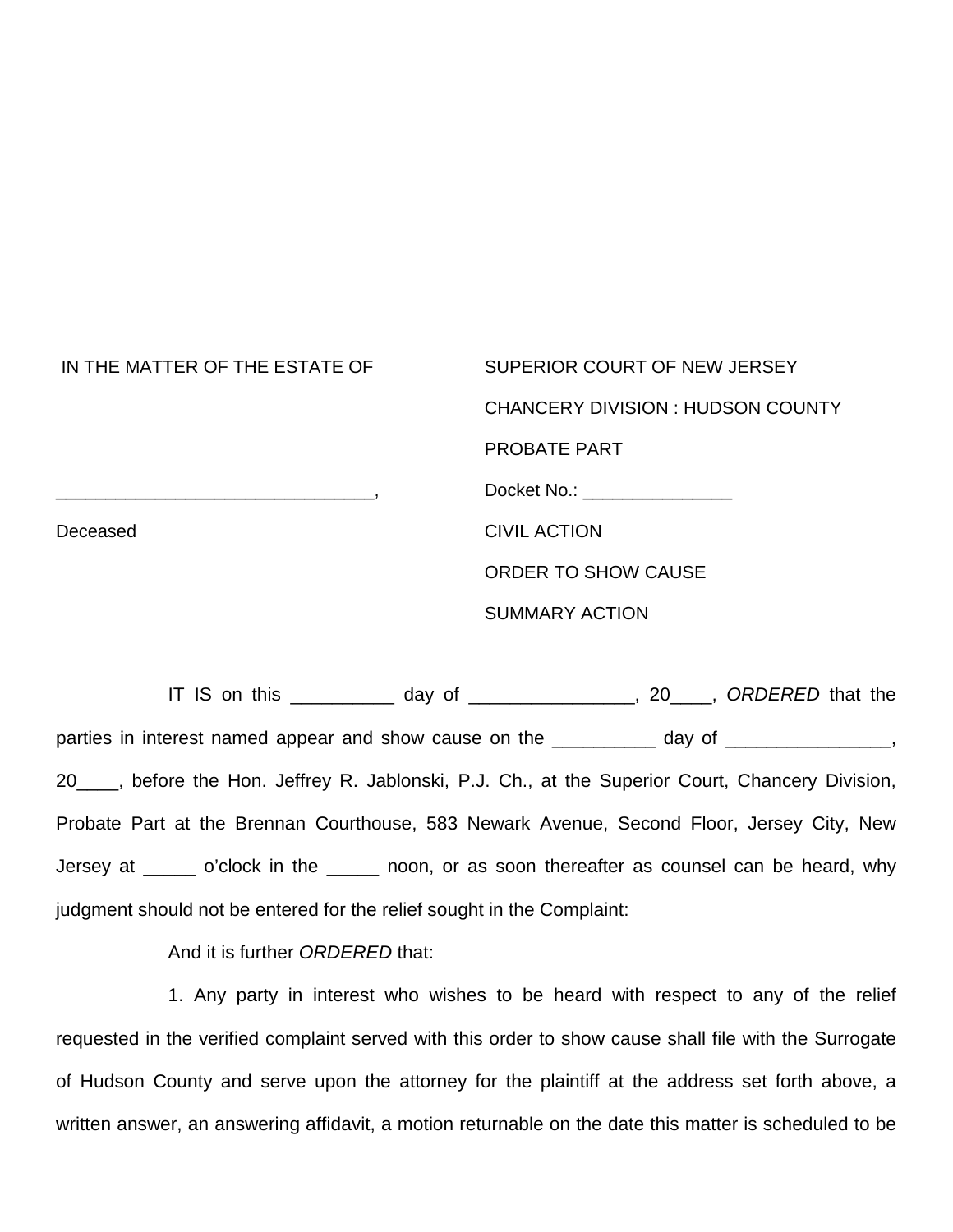heard, or other response to this order to show cause and to the relief requested in the verified complaint by \_\_\_\_\_\_\_\_\_\_\_\_\_\_\_\_\_\_\_\_\_, 20\_\_\_\_. Filing shall be made with the Surrogate of Hudson County at 583 Newark Avenue, 1<sup>st</sup> Floor, Jersey City, New Jersey 07306. Such responding party in interest shall also file with such Surrogate by the foregoing date a proof of service upon the plaintiff.

2. Any party in interest who fails to timely file and serve a response in the manner provided in paragraph 1 of this order to show cause shall be deemed in default, the matter may proceed to judgment without any further notice to or participation by such defaulting party in interest, and the judgment shall be binding upon such defaulting party in interest.

3. Parties in interest are hereby advised that a telephone call to the plaintiff, to the plaintiff's attorney, to the Surrogate, or to the Court will not protect your rights; you must file and serve your answer, answering affidavit, motion or other response with the filing fee required by statute. The check or money order for the filing fee shall be made payable to the Surrogate of Hudson County. If you cannot afford an attorney, you may call the Legal Services office in the county in which you live. If you do not have an attorney or are not eligible for free legal assistance through the Legal Services office (or such office does not provide services for this particular type of proceeding), you may obtain a referral to an attorney by calling one of the Lawyer Referral Services.

4. If no party in interest timely files and serves a response to this order to show cause as provided for above, the application may be decided by the Court on or after the date this matter is scheduled to be heard, and may be decided on the papers without a hearing, provided that the plaintiff has filed a proof of service and a proposed form of judgment as required by paragraphs 7 and 9 of this order to show cause.

5. If a party in interest timely files a response as provided for above, the court may entertain argument and may take testimony on the date this matter is scheduled to be heard.

6. The plaintiff must file and serve any written reply to the response of a party in interest by by the reply papers together with a proof of service must be filed with the Surrogate of Hudson County.